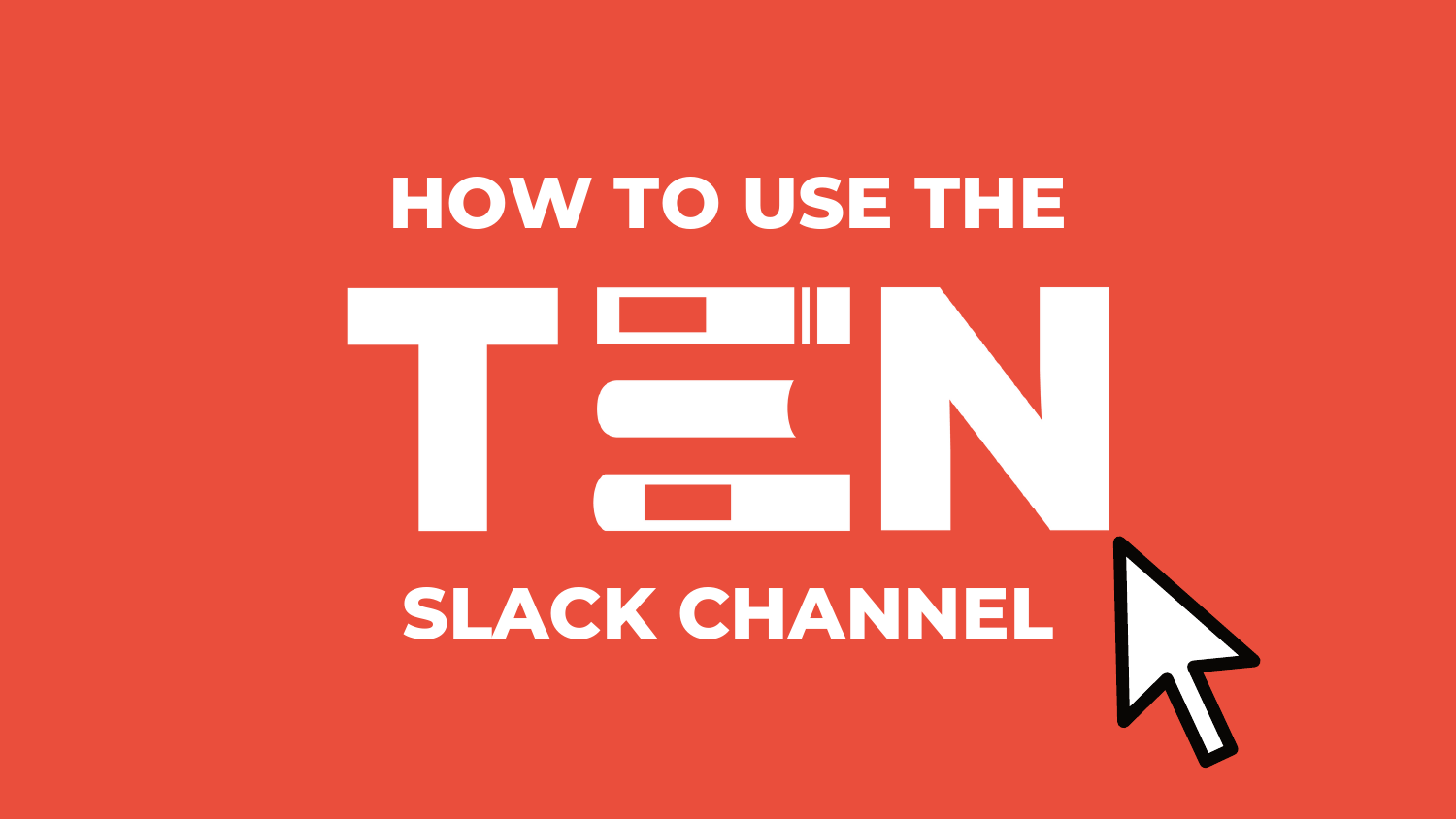**In an effort to stay connected during this period of isolation, and in an effort to build a collaborative environment for families to share ideas and resources, we have built a TEN Parent Slack Channel.**



**Our guide will help you make the most out of our Parent Group with tips on how to set up your channel and how to engage.**

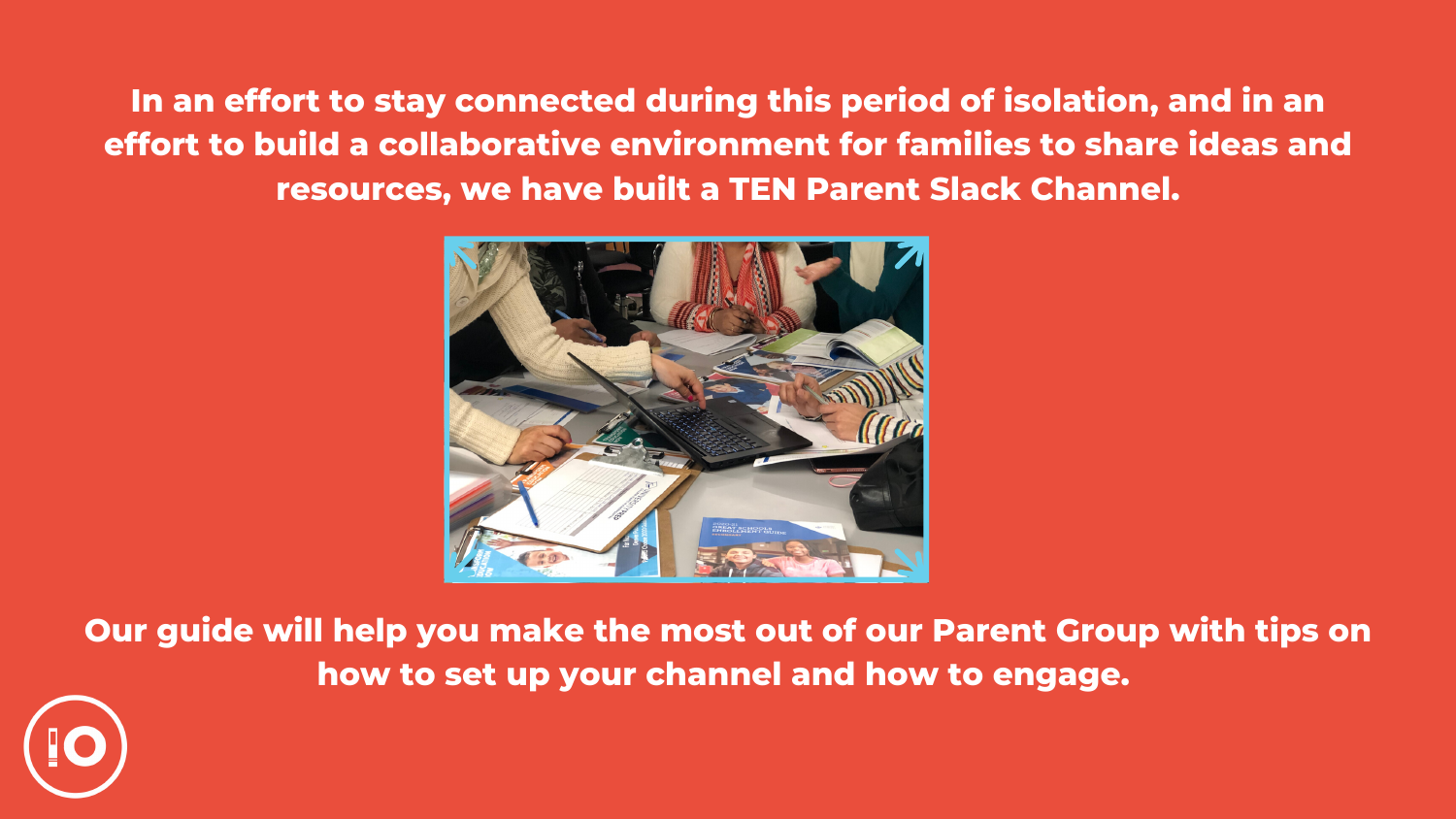# **DOWNLOAD THE APP**

**You can download the app on your computer or on your phone through the app store.**

**Click the download icon on the right to download Slack onto your computer or go to: https://slack.com/download**

**To download on your phone, simply go to the App store on your phone and search "slack"**





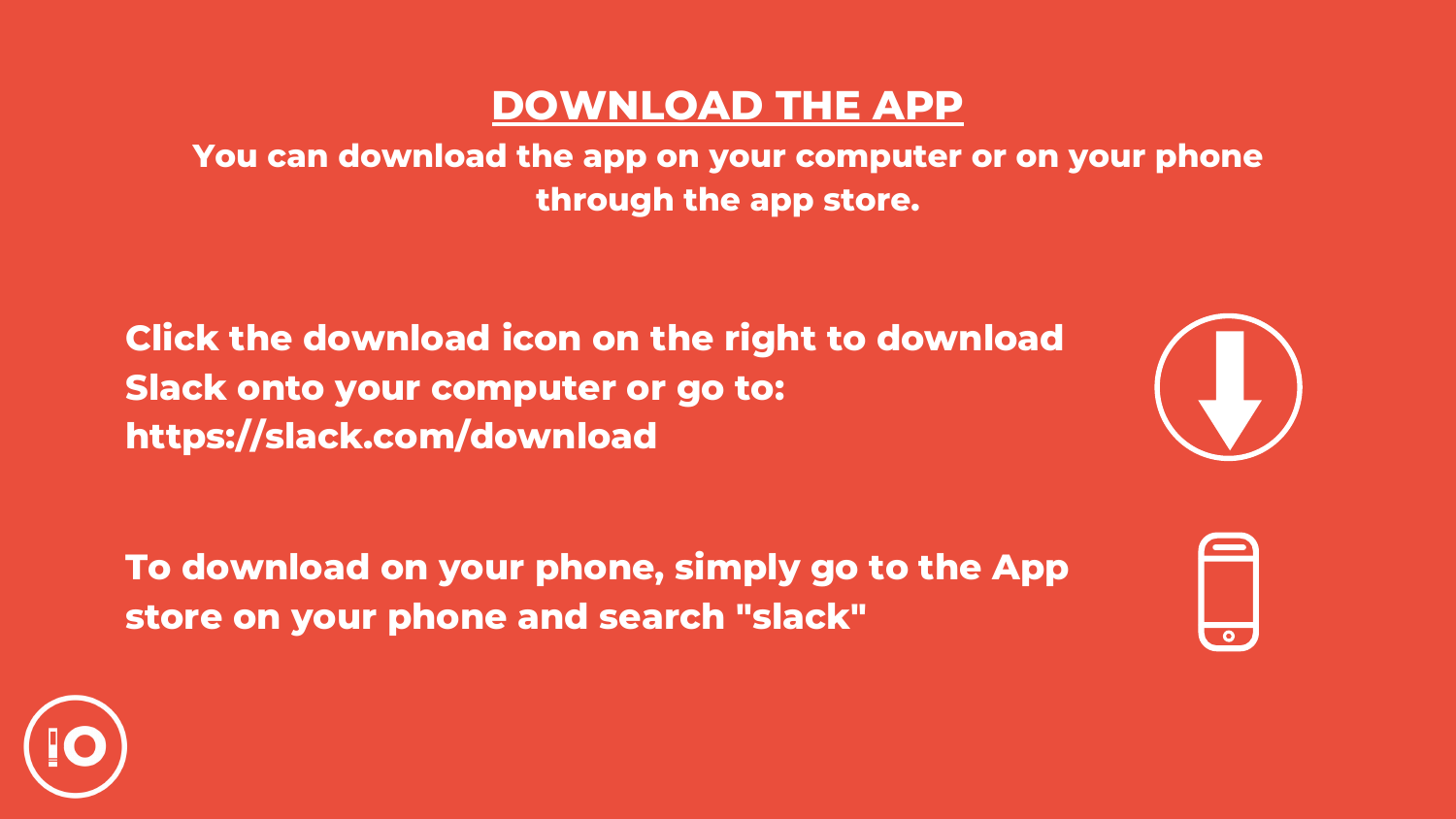## **JOIN OUR COMMUNITY We have channels for you to collaborate with teachers and for you to learn about ways to support your child's well-being during**

**a stressful time.**

**You can join our community by clicking the heart icon below.**



**Or copy and paste the following link into your browser: https://join.slack.com/t/ten-parents-workspace/shared\_invite/ztcyg2hdw6-Jyw9BPy\_0TM~JQ82JQvakA**

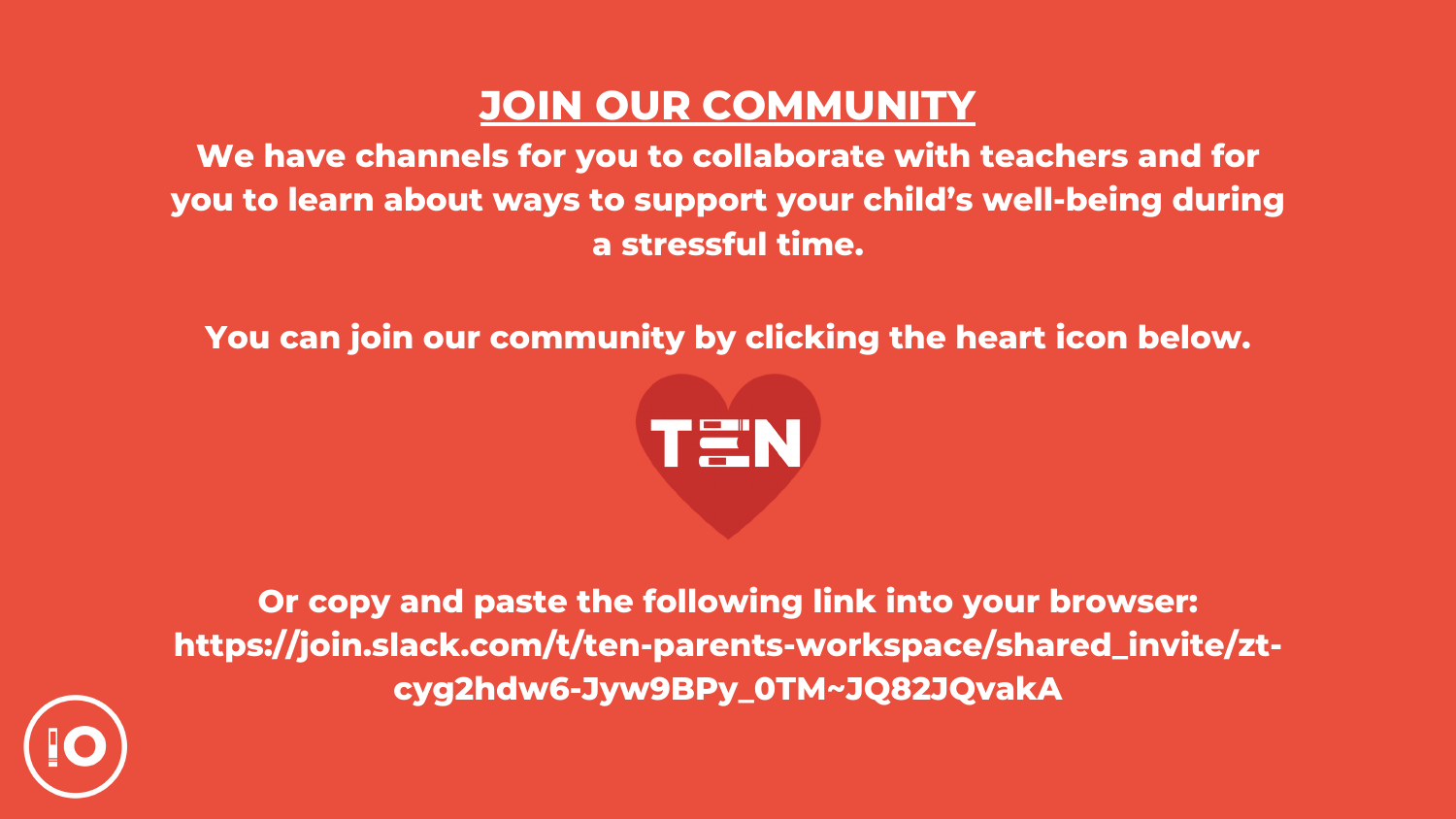## **SET UP A PROFILE**





### Edit your profile

#### **Full name**

Ryan Nelson

### Display name

### Ryan Nelson

This could be your first name, or a nickname - however you'd like people to refer to you in Slack.

### What I do

### **Communications Associate**

Let people know what you do at TEN Parents.

#### Phone number

508-332-8130

Enter a phone number.

#### Time zone

(UTC-07:00) Mountain Time (US and Cana...

Your current time zone. Used to send summary and notification emails, the contract of the contract of the

### Profile photo



 $\times$ 

Upload an Image

Cancel

 $\checkmark$ 

**Save Changes**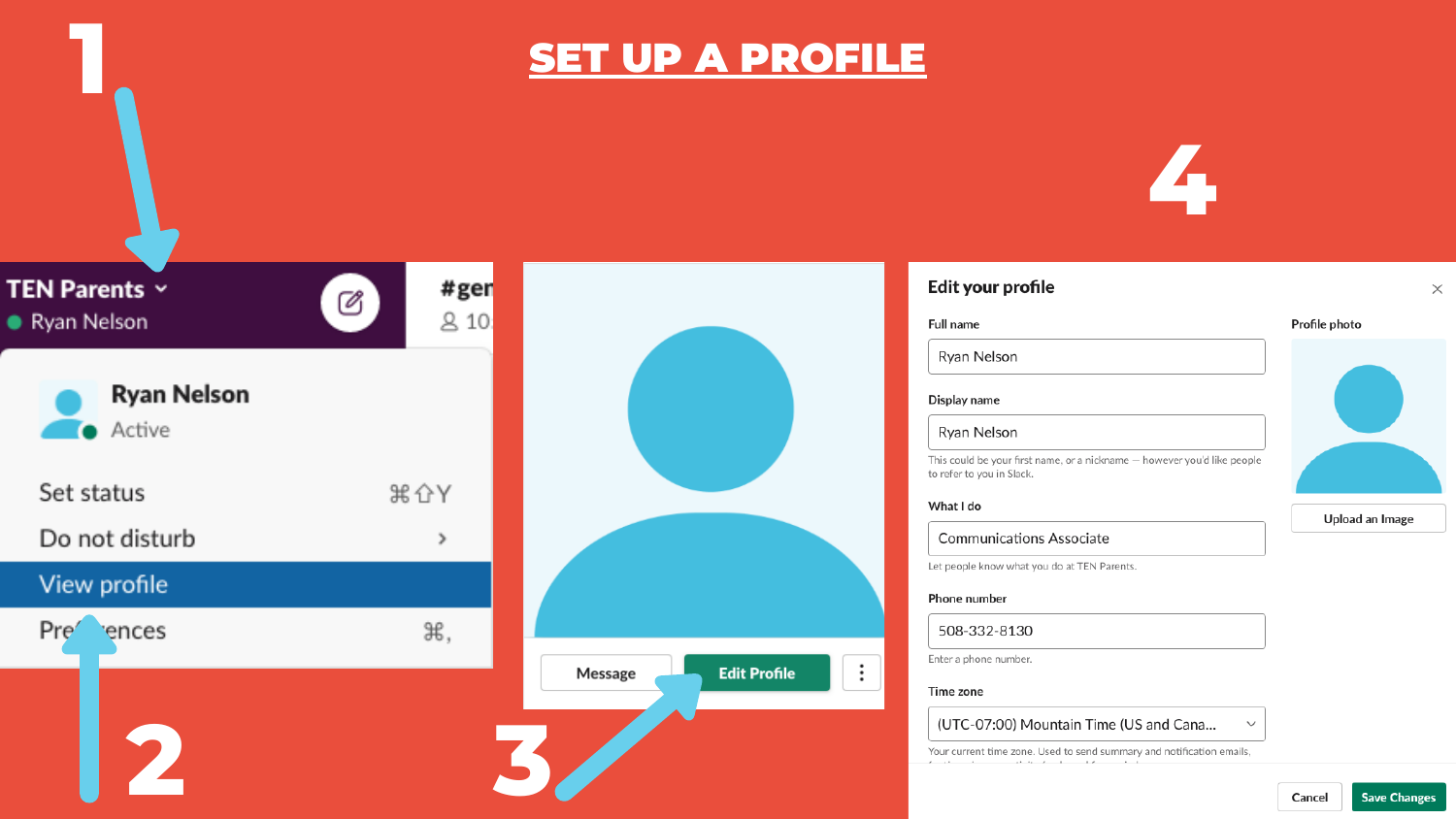# **SET UP NOTIFICATIONS There can be a lot of noises, so feel free to adjust your settings**

# **however you like.**

### **1. Click on preferences under your name 2. Adjust the settings to your liking.**







### Notifications

Notify me about...

All new messages

 $\bigcirc$  Direct messages, mentions & keywords

 $\bigcirc$  Nothing

You won't receive desktop notifications from Slack, but you will still see badges within Slack.

 $\times$ 

About notifications (?)

 $\blacktriangleright$  Notify me about replies to threads I'm following

 $\Box$  Use different settings for my mobile devices

#### My keywords

Show a badge  $(1)$  in my channel list when someone uses one of my keywords: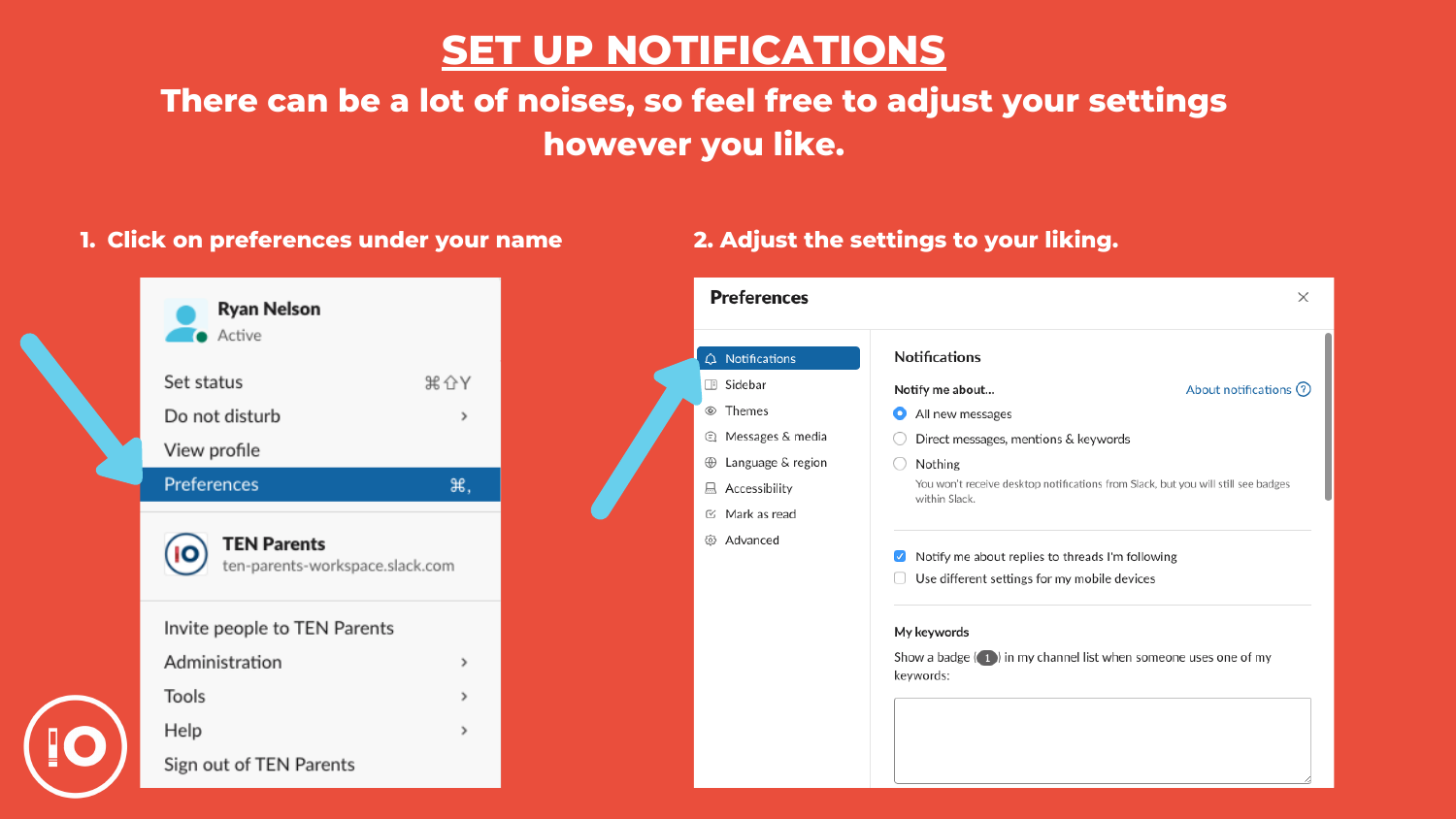- $\bullet$  Channels
- # bilingual\_education
- # chúng-tôi-nói-tiếng-việt

 $+$ 

- # communityhelpers
- # communityresources
- # elementary\_content
- # falamos-portugues
- # general
- # gifted\_and\_talented
- # hablamos-espanol
- # high\_school\_content
- # middle\_school\_content
- $#$  random
- # special\_education
- # sped\_collaborative
- # wellness
- نتكلمالعربية #
- # አማርኛአንናንራስን

# EXPLORE OUR CHANNELS

### We've created seperate channels for parents to communicate and connect on different topics

**When clicking on** a channel, go to the details section on the top right to learn more about that channel.



| <b>Details</b><br># general                                                                                                       |      |      |      |
|-----------------------------------------------------------------------------------------------------------------------------------|------|------|------|
| 24                                                                                                                                | Ξā   |      |      |
| Add                                                                                                                               | Find | Call | More |
| About                                                                                                                             |      |      |      |
| Topic<br>Company-wide announcements and<br>work-based matters<br>Edit                                                             |      |      |      |
| Description<br>This channel is for workspace-wide<br>communication and announcements. All<br>members are in this channel.<br>Edit |      |      |      |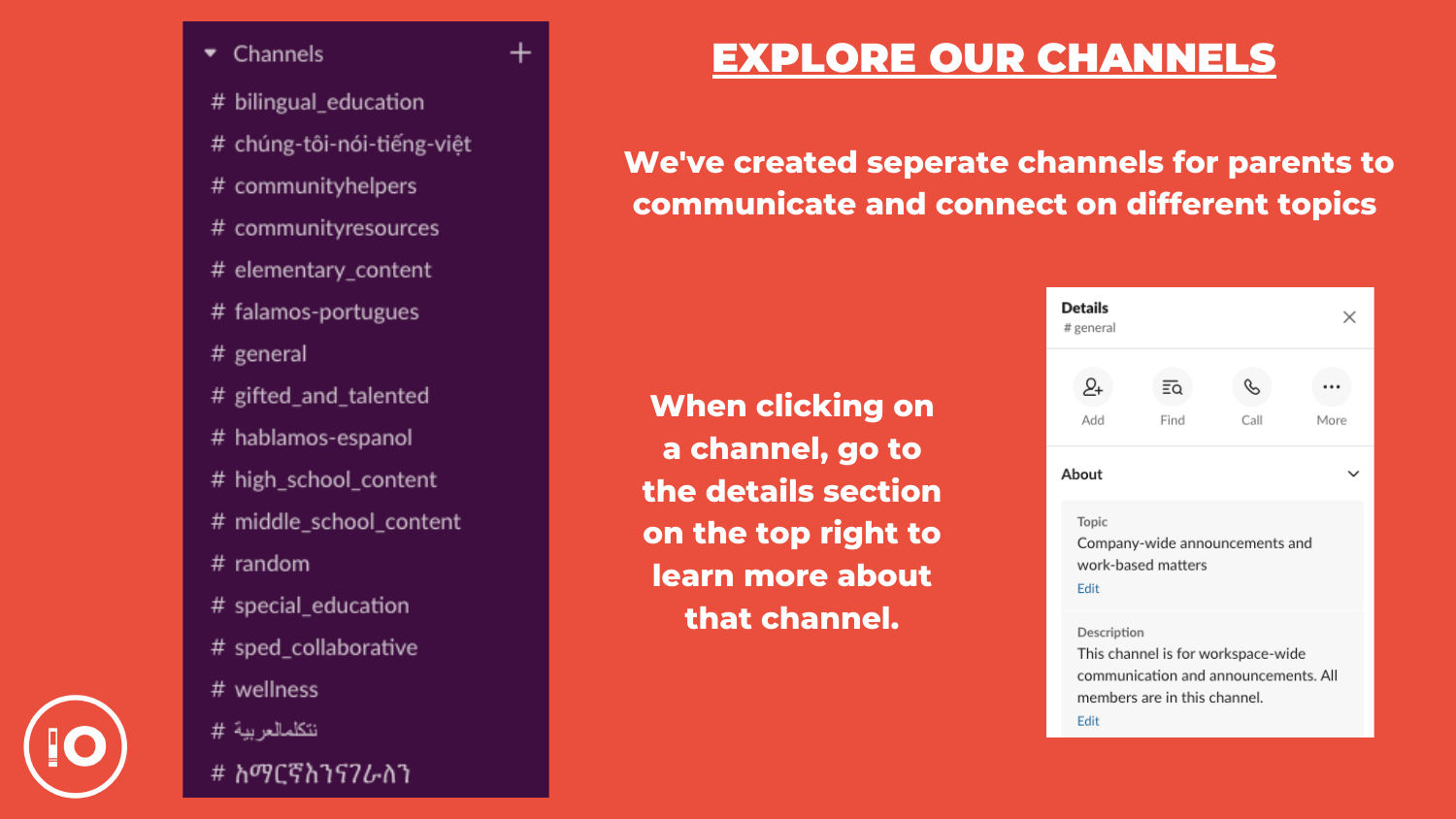## **FIND OR INVITE PEOPLE TO THE COMMUNITY**